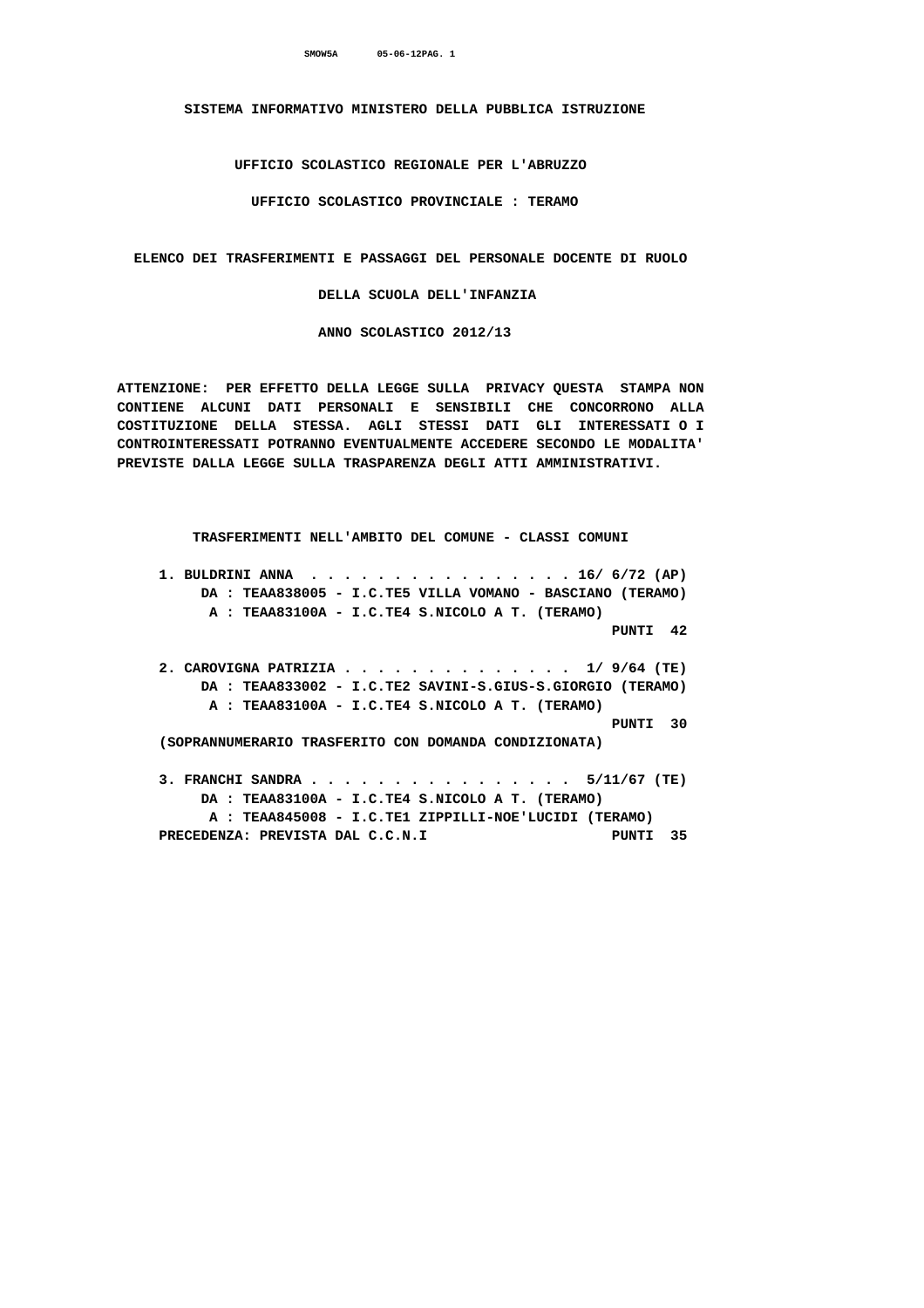**TRASFERIMENTI NELL'AMBITO DEL COMUNE - POSTO DI SOSTEGNO**

## **MINORATI DELLA VISTA**

 **1. SANTORI ANTONELLA . . . . . . . . . . . . . . 16/ 9/65 (TE) DA : TEAA833002 - I.C.TE2 SAVINI-S.GIUS-S.GIORGIO (TERAMO) A : TEAA845008 - I.C.TE1 ZIPPILLI-NOE'LUCIDI (TERAMO) PUNTI 78 (SOPRANNUMERARIO TRASFERITO CON DOMANDA CONDIZIONATA)**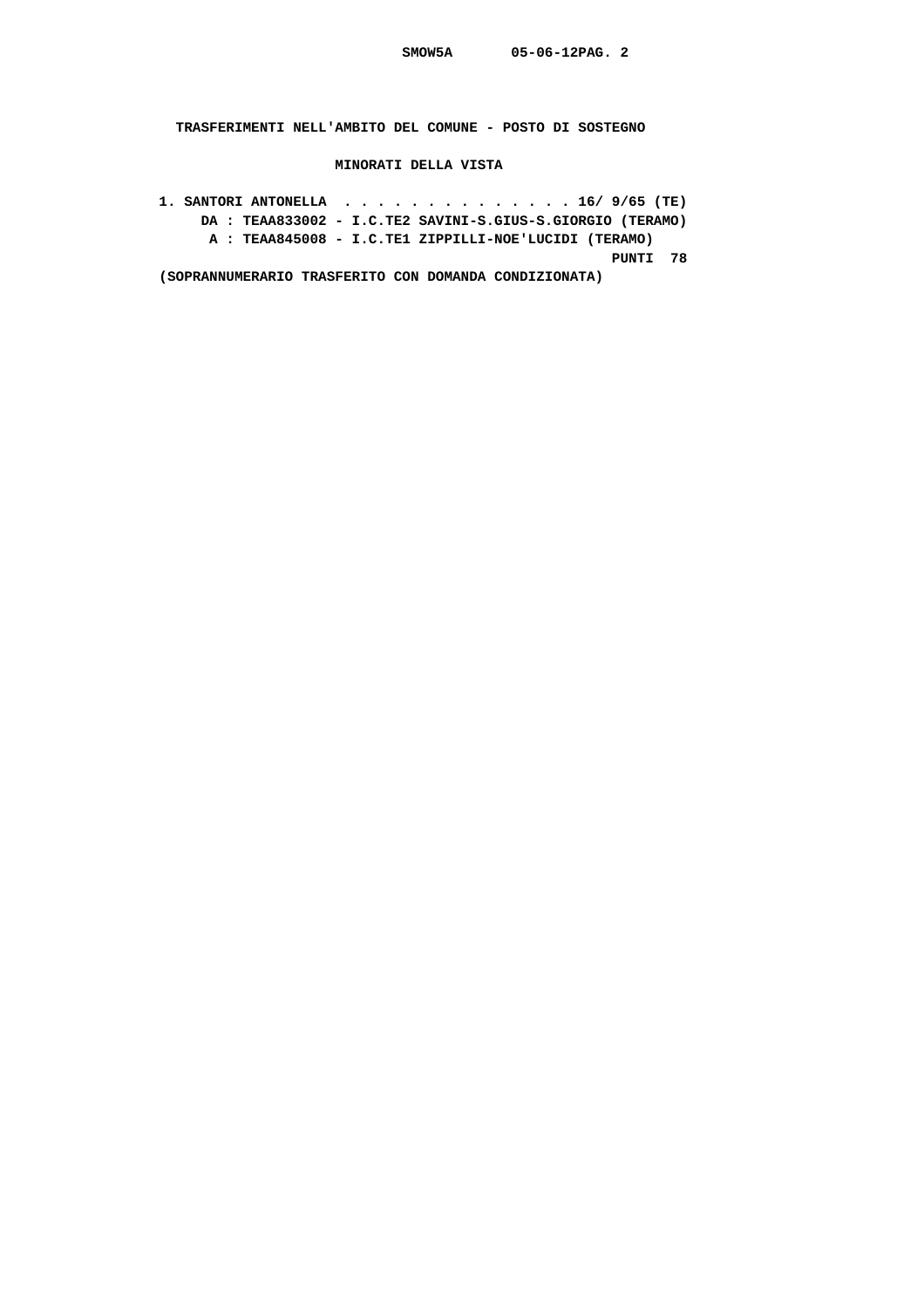**TRASFERIMENTI NELL'AMBITO DEL COMUNE - POSTO DI SOSTEGNO**

## **MINORATI FISIOPSICHICI**

 **1. FILIANI ENRICA . . . . . . . . . . . . . . . . 6/ 6/61 (TE) DA : TEAA833002 - I.C.TE2 SAVINI-S.GIUS-S.GIORGIO (TERAMO) A : TEAA832006 - I.C.TE3DALESSANDRO-RISORGIMENTO (TERAMO) PUNTI 96**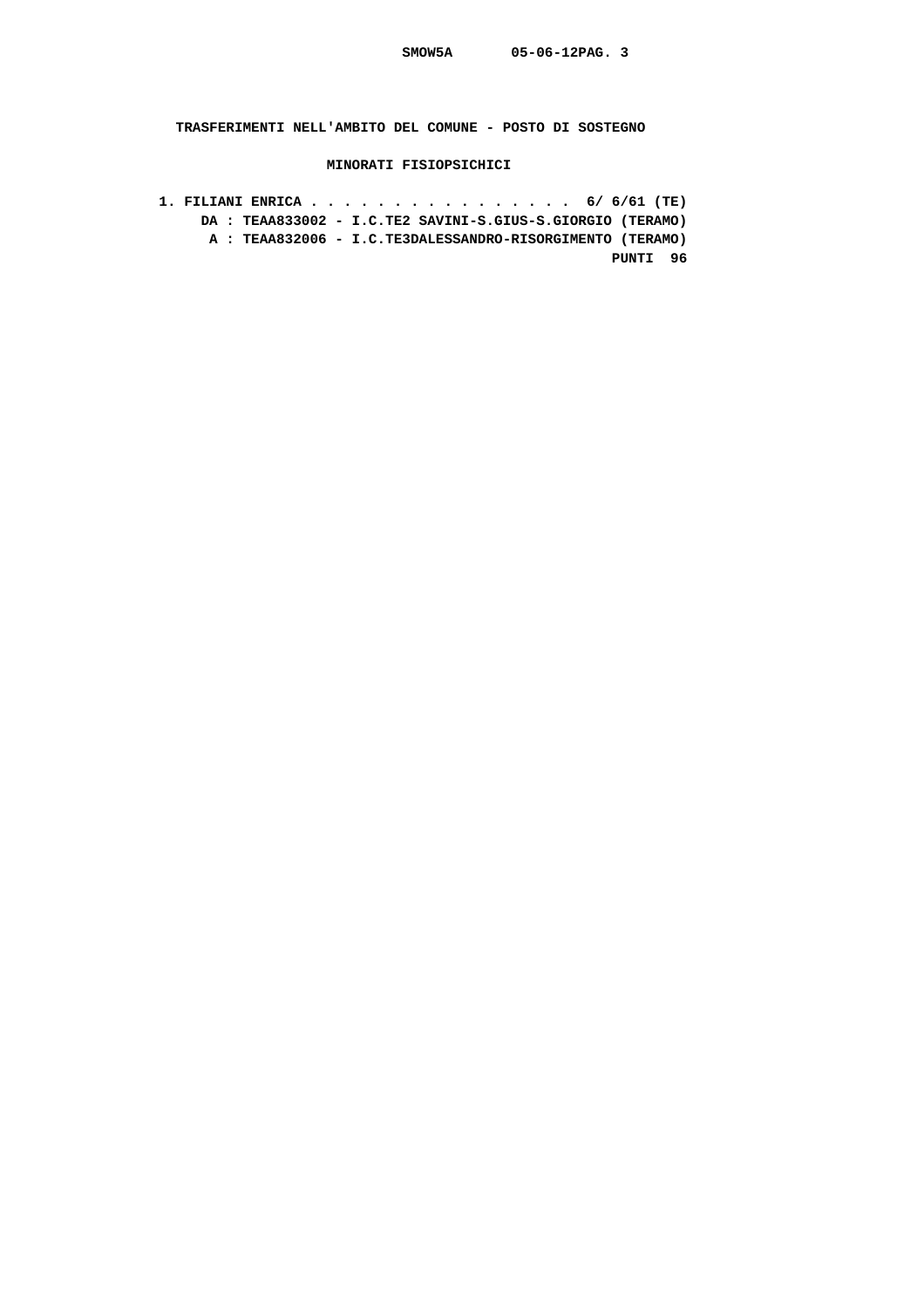**TRASFERIMENTI FRA COMUNI DIVERSI - CLASSI COMUNI 1. ADDARI SPLENDORA . . . . . . . . . . . . . . . 5/ 5/61 (PE) DA : TEAA82600V - I.C. NERETO-S.OMERO (NERETO) A : TEAA82200G - I.C. ALBA ADRIATICA (ALBA ADRIATICA) PUNTI 167 2. ASTOLFI ALESSANDRA . . . . . . . . . . . . . . 12/ 3/78 (TE) DA : TEAA000VZ6 - PROVINCIA DI TERAMO A : TEAA816008 - I.C.CASTIGLIONE-CASTIL.-BISENTI (CASTIGLIONE MESSER RAIMONDO) PRECEDENZA: TITOLARE IN PROV. TRASFERITO D'UFFICIO PUNTI 21 3. BOSICA GINA . . . . . . . . . . . . . . . . . 8/ 2/73 (TE) DA : TEAA000VZ6 - PROVINCIA DI TERAMO A : TEAA837009 - I.C. SILVI G.PASCOLI (SILVI) PUNTI 23 4. BRANCIAROLI ANNALISA . . . . . . . . . . . . . 26/ 1/75 (FG) DA : TEAA000VZ6 - PROVINCIA DI TERAMO A : TEAA81300R - I.C. CORROPOLI-COLONNELLA-CONTR (CORROPOLI) PUNTI 7 5. CACCIATORE ADELE . . . . . . . . . . . . . . . 27/ 7/64 (TE) DA : TEAA000VZ6 - PROVINCIA DI TERAMO A : TEAA816008 - I.C.CASTIGLIONE-CASTIL.-BISENTI (CASTIGLIONE MESSER RAIMONDO) PUNTI 49 6. CICATELLI MARIA . . . . . . . . . . . . . . . 28/ 9/69 (NA) DA : TEAA000VZ6 - PROVINCIA DI TERAMO A : TEAA840005 - I.C. MARTINSICURO PERTINI (MARTINSICURO) PUNTI** 33  **7. CIRILLI LOREDANA . . . . . . . . . . . . . . . 30/11/60 (EE) DA : TEAA837009 - I.C. SILVI G.PASCOLI (SILVI) A : TEAA841001 - I.C. GIULIANOVA 1 (GIULIANOVA) PUNTI 164 8. D'ANGELO PATRIZIA . . . . . . . . . . . . . . 27/ 9/71 (EE) DA : TEAA000VZ6 - PROVINCIA DI TERAMO A : TEAA82200G - I.C. ALBA ADRIATICA (ALBA ADRIATICA) PUNTI 36 9. D'ATTILIO NICOLETTA . . . . . . . . . . . . . 9/ 7/66 (TE) DA : TEAA000VZ6 - PROVINCIA DI TERAMO A : TEAA82200G - I.C. ALBA ADRIATICA (ALBA ADRIATICA) PUNTI 45**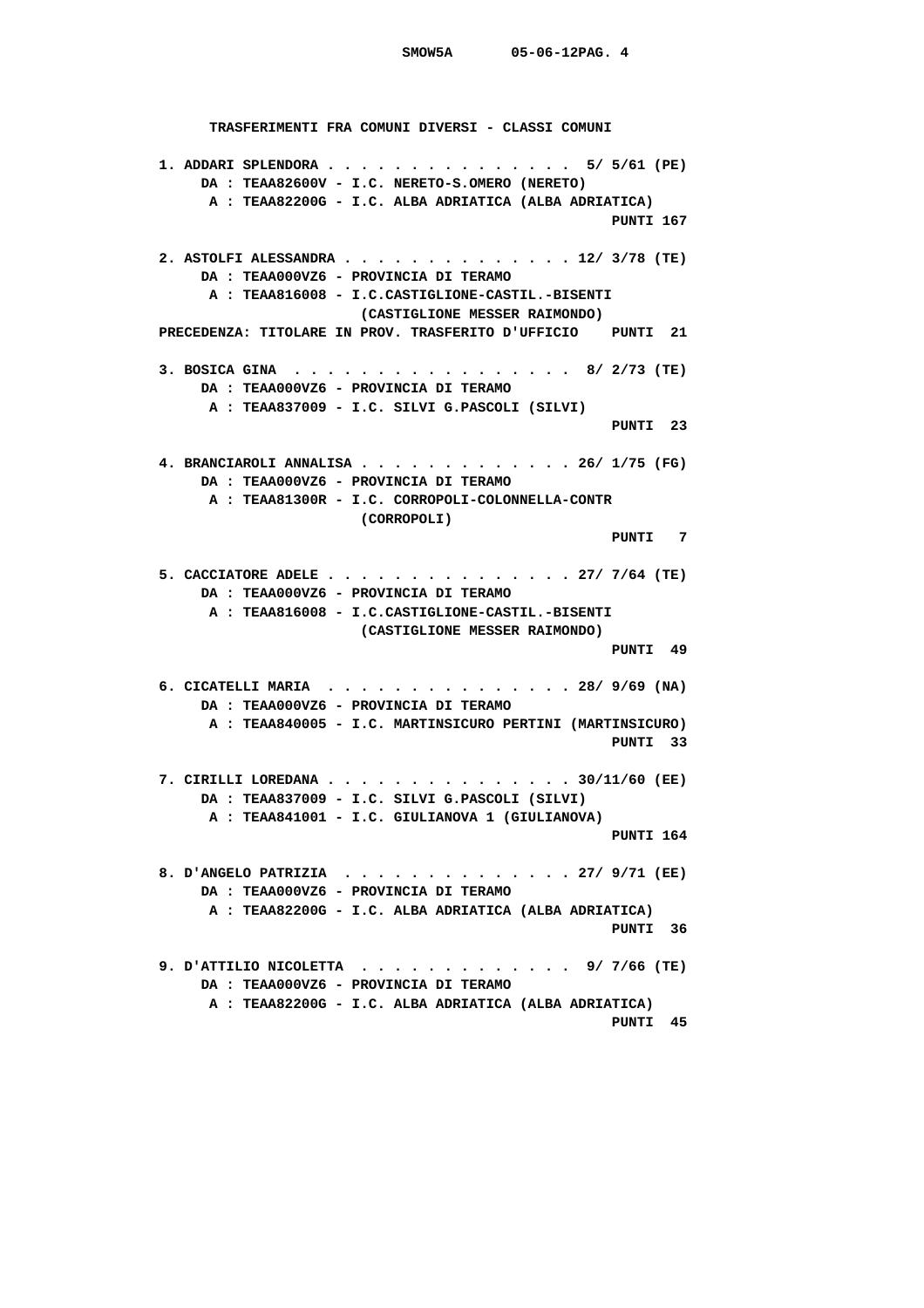**TRASFERIMENTI FRA COMUNI DIVERSI - CLASSI COMUNI 10. DE BERARDINIS STEFANIA . . . . . . . . . . . . 1/12/69 (RM) DA : TEAA000VZ6 - PROVINCIA DI TERAMO A : TEAA82600V - I.C. NERETO-S.OMERO (NERETO) PUNTI 37 11. DE NUZZO MARIA CRISTINA . . . . . . . . . . . 7/ 7/58 (TE) DA : TEAA000VZ6 - PROVINCIA DI TERAMO A : TEAA83000E - I.C. S.EGIDIO ANCARANO (SANT'EGIDIO ALLA VIBRATA) PUNTI 39 12. DEL PALAZZO MARINA . . . . . . . . . . . . . . 12/12/71 (TE) DA : TEAA82000X - I.C. BELLANTE (BELLANTE) A : TEAA82300B - I.C. CAMPLI (CAMPLI) PUNTI 43 (SOPRANNUMERARIO TRASFERITO CON DOMANDA CONDIZIONATA) 13. DI CARLANTONIO ERMINIA . . . . . . . . . . . . 3/12/62 (TE) DA : TEAA000VZ6 - PROVINCIA DI TERAMO A : TEAA816008 - I.C.CASTIGLIONE-CASTIL.-BISENTI (CASTIGLIONE MESSER RAIMONDO) PUNTI 33 14. DI CRESCENZO EMANUELA . . . . . . . . . . . . 3/ 8/75 (AQ) DA : TEAA000VZ6 - PROVINCIA DI TERAMO A : TEAA82600V - I.C. NERETO-S.OMERO (NERETO) PUNTI 21 15. DI FERDINANDO ANNA . . . . . . . . . . . . . . 30/ 5/69 (EE) DA : TEAA000VZ6 - PROVINCIA DI TERAMO A : TEAA82600V - I.C. NERETO-S.OMERO (NERETO) PUNTI 12 16. DI GIROLAMO FABIENNE . . . . . . . . . . . . . 8/ 2/74 (EE) DA : TEAA000VZ6 - PROVINCIA DI TERAMO A : TEAA810009 - I.C. CELLINO (CELLINO ATTANASIO) PUNTI 37 17. DI GREGORIO LUIGINA . . . . . . . . . . . . . 1/ 8/67 (TE) DA : TEAA000VZ6 - PROVINCIA DI TERAMO A : TEAA83000E - I.C. S.EGIDIO ANCARANO (SANT'EGIDIO ALLA VIBRATA) PUNTI 42 18. ELIA NICOLINA CLAUDIA . . . . . . . . . . . . 2/ 7/64 (AP) DA : TEAA000VZ6 - PROVINCIA DI TERAMO A : TEAA82600V - I.C. NERETO-S.OMERO (NERETO) PUNTI 36**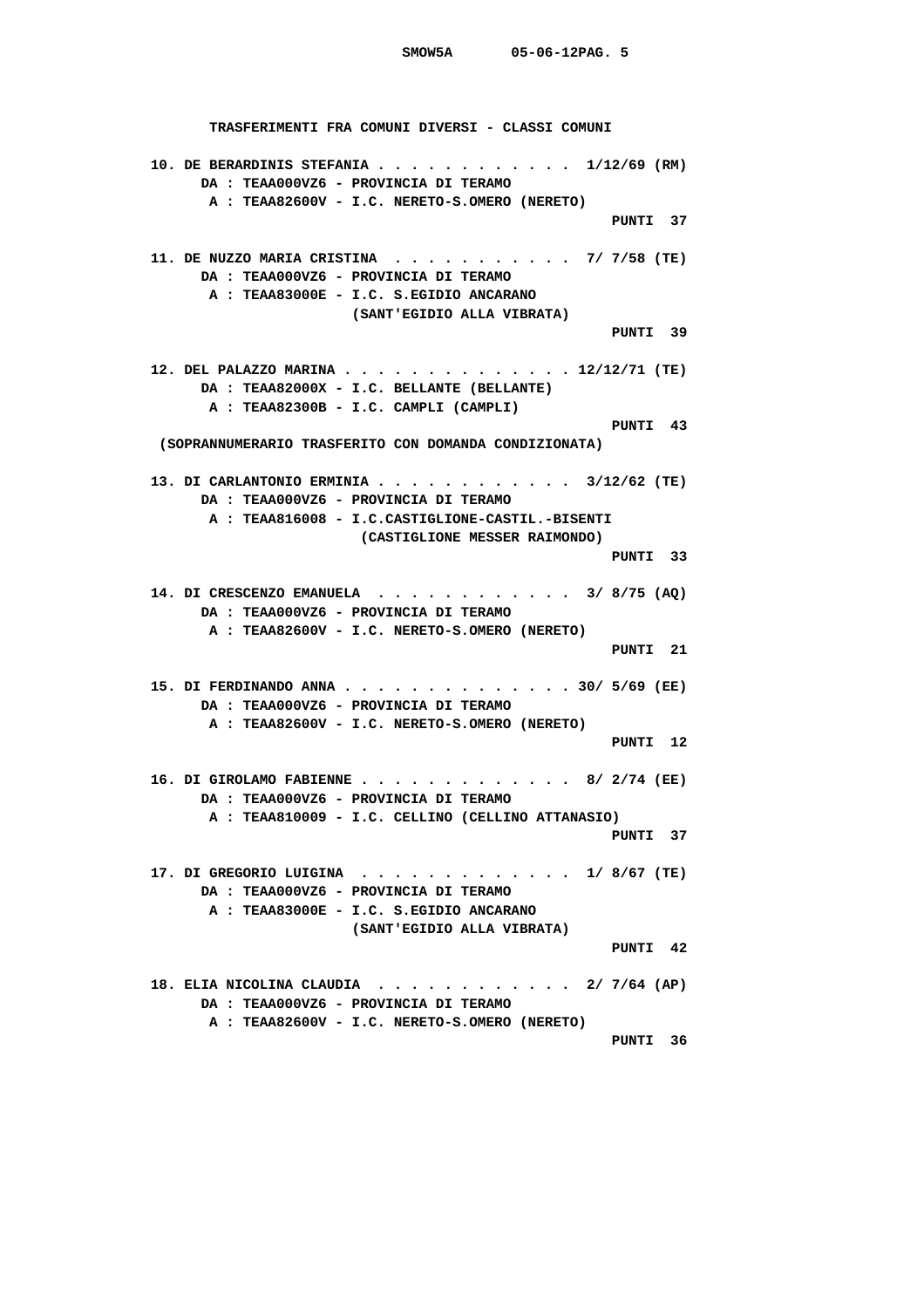**19. FANTUZZI ROBERTA . . . . . . . . . . . . . . . 16/11/65 (BO) DA : TEAA000VZ6 - PROVINCIA DI TERAMO A : TEAA82600V - I.C. NERETO-S.OMERO (NERETO) PUNTI 30 20. FELICIANI MARIA . . . . . . . . . . . . . . . 4/ 7/69 (TE) DA : TEAA000VZ6 - PROVINCIA DI TERAMO A : TEAA82600V - I.C. NERETO-S.OMERO (NERETO) PUNTI 21 21. FLAGELLI ANGELA . . . . . . . . . . . . . . . 8/ 1/79 (TE) DA : TEAA82800E - I.C. TORTORETO (TORTORETO) A : TEAA841001 - I.C. GIULIANOVA 1 (GIULIANOVA) PUNTI 54 22. FUSCHI DINA . . . . . . . . . . . . . . . . . 25/ 4/61 (TE) DA : TEAA000VZ6 - PROVINCIA DI TERAMO A : TEAA816008 - I.C.CASTIGLIONE-CASTIL.-BISENTI (CASTIGLIONE MESSER RAIMONDO) PUNTI 36 23. GIOVAGNINI ALESSANDRA . . . . . . . . . . . . 18/ 8/71 (TE) DA : TEAA000VZ6 - PROVINCIA DI TERAMO A : TEAA816008 - I.C.CASTIGLIONE-CASTIL.-BISENTI (CASTIGLIONE MESSER RAIMONDO) PUNTI 19 24. INFANTE ROSSANA PIA . . . . . . . . . . . . . 2/ 1/76 (FG) DA : TEAA000VZ6 - PROVINCIA DI TERAMO A : TEAA837009 - I.C. SILVI G.PASCOLI (SILVI) PUNTI 22 25. LEFOER ROSANNA . . . . . . . . . . . . . . . . 20/10/69 (TE) DA : TEAA000VZ6 - PROVINCIA DI TERAMO A : TEAA816008 - I.C.CASTIGLIONE-CASTIL.-BISENTI (CASTIGLIONE MESSER RAIMONDO) PUNTI 15 26. LEOBRUNI ANNACARMELA . . . . . . . . . . . . . 12/ 8/75 (TE) DA : TEAA000VZ6 - PROVINCIA DI TERAMO A : TEAA82600V - I.C. NERETO-S.OMERO (NERETO) PUNTI 29 27. LIMONCELLI CARLA . . . . . . . . . . . . . . . 17/12/67 (TE) DA : TEAA82300B - I.C. CAMPLI (CAMPLI) A : TEAA838005 - I.C.TE5 VILLA VOMANO - BASCIANO (TERAMO)** PRECEDENZA: PREVISTA DAL C.C.N.I PUNTI 24

 **TRASFERIMENTI FRA COMUNI DIVERSI - CLASSI COMUNI**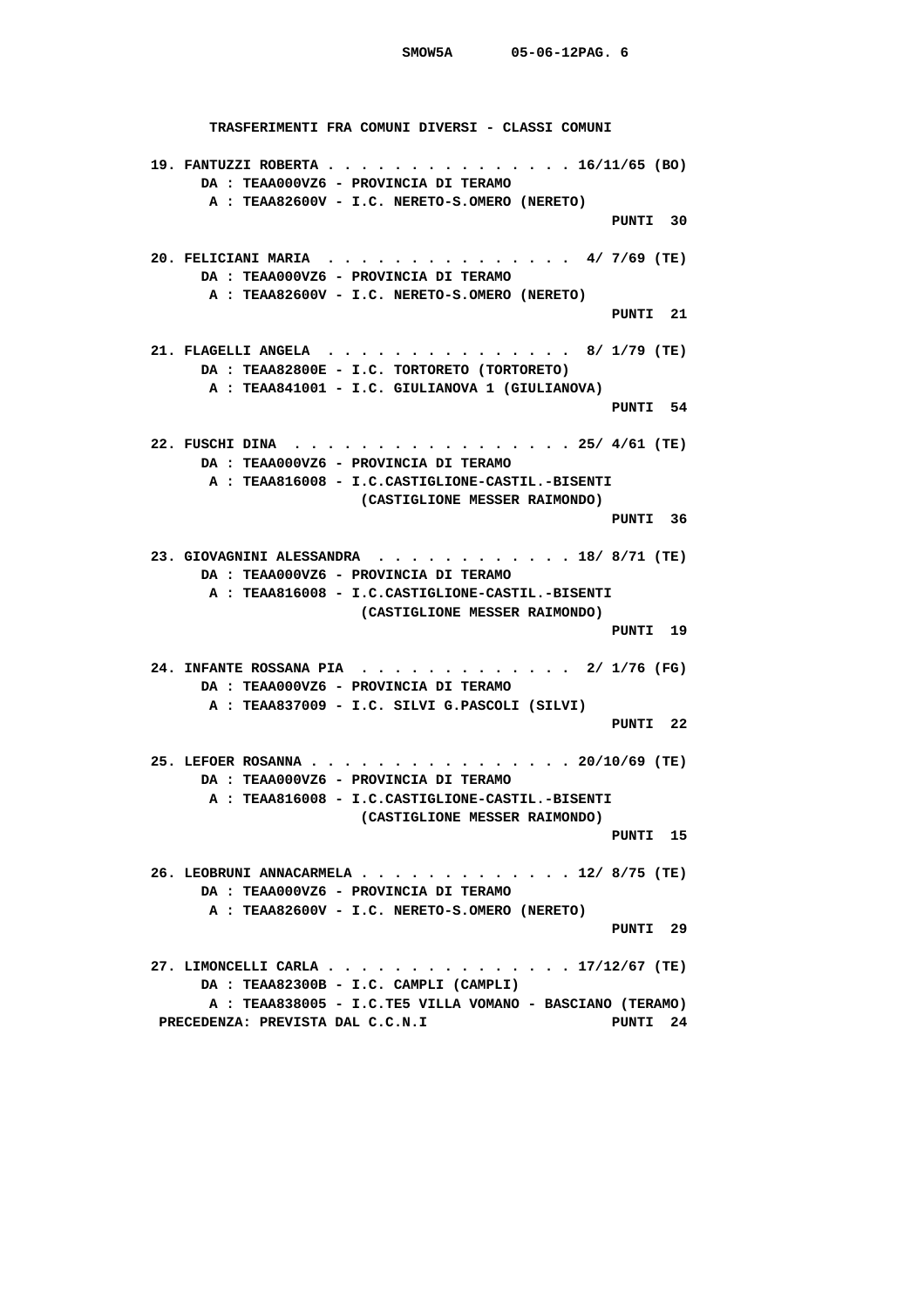**TRASFERIMENTI FRA COMUNI DIVERSI - CLASSI COMUNI 28. LUPI CLAUDIA . . . . . . . . . . . . . . . . . 1/ 8/68 (TE) DA : TEAA82600V - I.C. NERETO-S.OMERO (NERETO) A : TEAA81300R - I.C. CORROPOLI-COLONNELLA-CONTR (CORROPOLI) PUNTI 126 29. LUPONETTI ROSARIA . . . . . . . . . . . . . . 21/11/62 (TE) DA : TEAA82200G - I.C. ALBA ADRIATICA (ALBA ADRIATICA) A : TEAA841001 - I.C. GIULIANOVA 1 (GIULIANOVA) PUNTI 104 30. MAFFEI LAURA . . . . . . . . . . . . . . . . . 24/ 8/68 (AN) DA : TEAA000VZ6 - PROVINCIA DI TERAMO A : TEAA840005 - I.C. MARTINSICURO PERTINI (MARTINSICURO) PUNTI 23 31. MAIORANI VALERIA . . . . . . . . . . . . . . . 31/ 7/78 (TE) DA : TEAA81300R - I.C. CORROPOLI-COLONNELLA-CONTR (CORROPOLI) A : TEAA84200R - I.C. ROSETO 1 (ROSETO DEGLI ABRUZZI) PUNTI 64 32. MANETTA PAMELA . . . . . . . . . . . . . . . . 22/ 4/73 (TE) DA : TEAA83400T - I.C. ATRI (ATRI) A : TEAA81900Q - I.C. ISOLA DEL GRAN SASSO (ISOLA DEL GRAN SASSO D'ITALIA) PUNTI 34 33. MARINELLI ANTONELLA . . . . . . . . . . . . . 4/ 1/65 (TE) DA : TEAA81800X - I.C. COLLEDARA (COLLEDARA) A : TEAA81900Q - I.C. ISOLA DEL GRAN SASSO (ISOLA DEL GRAN SASSO D'ITALIA) PUNTI 39 (SOPRANNUMERARIO TRASFERITO CON DOMANDA CONDIZIONATA) 34. MELONI ANNAGIULIA . . . . . . . . . . . . . . 18/ 7/77 (TE) DA : TEAA83500N - I.C. NOTARESCO (NOTARESCO) A : TEAA824007 - I.C. CASTELLALTO (CASTELLALTO) PRECEDENZA: TRASFERITO D'UFFICIO IN ALTRO COMUNE PUNTI 38 35. MOSCA SILVIA . . . . . . . . . . . . . . . . . 18/ 8/69 (TE) DA : TEAA000VZ6 - PROVINCIA DI TERAMO A : TEAA82200G - I.C. ALBA ADRIATICA (ALBA ADRIATICA) PUNTI 44 36. PACE FEDERICA . . . . . . . . . . . . . . . . 1/ 7/77 (AQ) DA : TEAA000VZ6 - PROVINCIA DI TERAMO A : TEAA82600V - I.C. NERETO-S.OMERO (NERETO) PUNTI 17**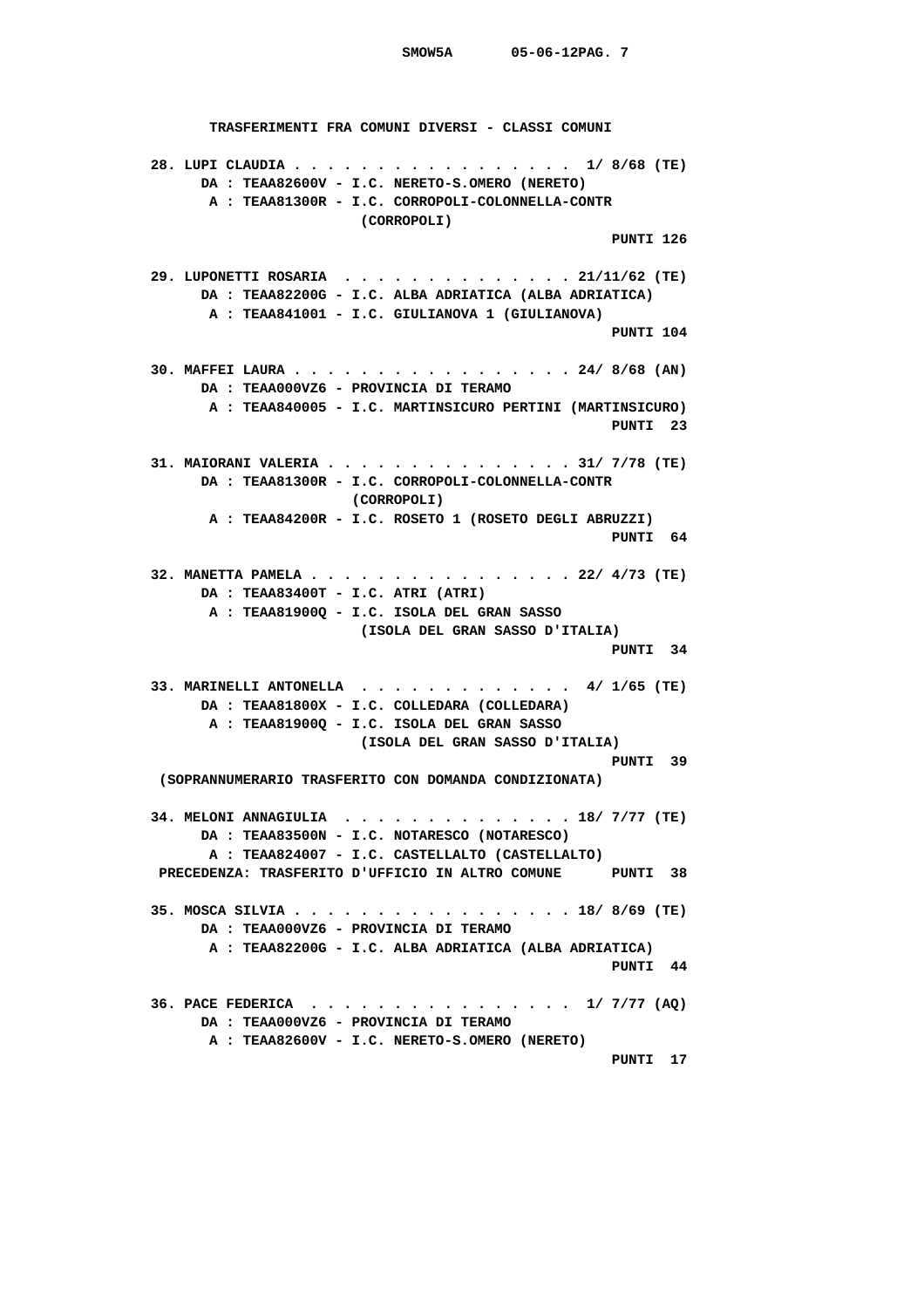**TRASFERIMENTI FRA COMUNI DIVERSI - CLASSI COMUNI 37. PAOLETTI LUIGINA . . . . . . . . . . . . . . . 14/10/64 (TE) DA : TEAA000VZ6 - PROVINCIA DI TERAMO A : TEAA82800E - I.C. TORTORETO (TORTORETO) PUNTI 45 38. PEPERINI MONIA . . . . . . . . . . . . . . . . 21/ 4/72 (AP) DA : TEAA82000X - I.C. BELLANTE (BELLANTE) A : TEAA82800E - I.C. TORTORETO (TORTORETO) PUNTI 48 (SOPRANNUMERARIO TRASFERITO CON DOMANDA CONDIZIONATA) 39. PIERABELLA MIRELLA . . . . . . . . . . . . . . 11/11/71 (TE) DA : TEAA000VZ6 - PROVINCIA DI TERAMO A : TEAA82800E - I.C. TORTORETO (TORTORETO) PUNTI 49 40. PIROZZI MARIA GABRIELLA . . . . . . . . . . . 25/11/64 (TE) DA : TEAA000VZ6 - PROVINCIA DI TERAMO A : TEAA838005 - I.C.TE5 VILLA VOMANO - BASCIANO (TERAMO)** PRECEDENZA: PREVISTA DAL C.C.N.I PUNTI 21  **41. PISCIELLA AMALIA . . . . . . . . . . . . . . . 20/ 8/62 (TE) DA : TEAA816008 - I.C.CASTIGLIONE-CASTIL.-BISENTI (CASTIGLIONE MESSER RAIMONDO) A : TEAA810009 - I.C. CELLINO (CELLINO ATTANASIO) PUNTI 125 42. QUARANTA ADRIANA . . . . . . . . . . . . . . . 28/ 6/73 (TE) DA : TEAA000VZ6 - PROVINCIA DI TERAMO A : TEAA81300R - I.C. CORROPOLI-COLONNELLA-CONTR (CORROPOLI) PUNTI 15 43. RECCHIUTI SOFIA . . . . . . . . . . . . . . . 7/10/59 (TE) DA : TEAA000VZ6 - PROVINCIA DI TERAMO A : TEAA81300R - I.C. CORROPOLI-COLONNELLA-CONTR (CORROPOLI) PUNTI 9 44. RICO CINZIA . . . . . . . . . . . . . . . . . 9/ 2/63 (TE) DA : TEAA811005 - I.C. TORRICELLA SICURA (TORRICELLA SICURA) A : TEAA83100A - I.C.TE4 S.NICOLO A T. (TERAMO) PRECEDENZA: EX PERDENTE POSTO NEL COMUNE PUNTI 39 45. SAVARESE SERAFINA . . . . . . . . . . . . . . 28/ 1/61 (NA) DA : TEAA000VZ6 - PROVINCIA DI TERAMO A : TEAA837009 - I.C. SILVI G.PASCOLI (SILVI) PUNTI 36**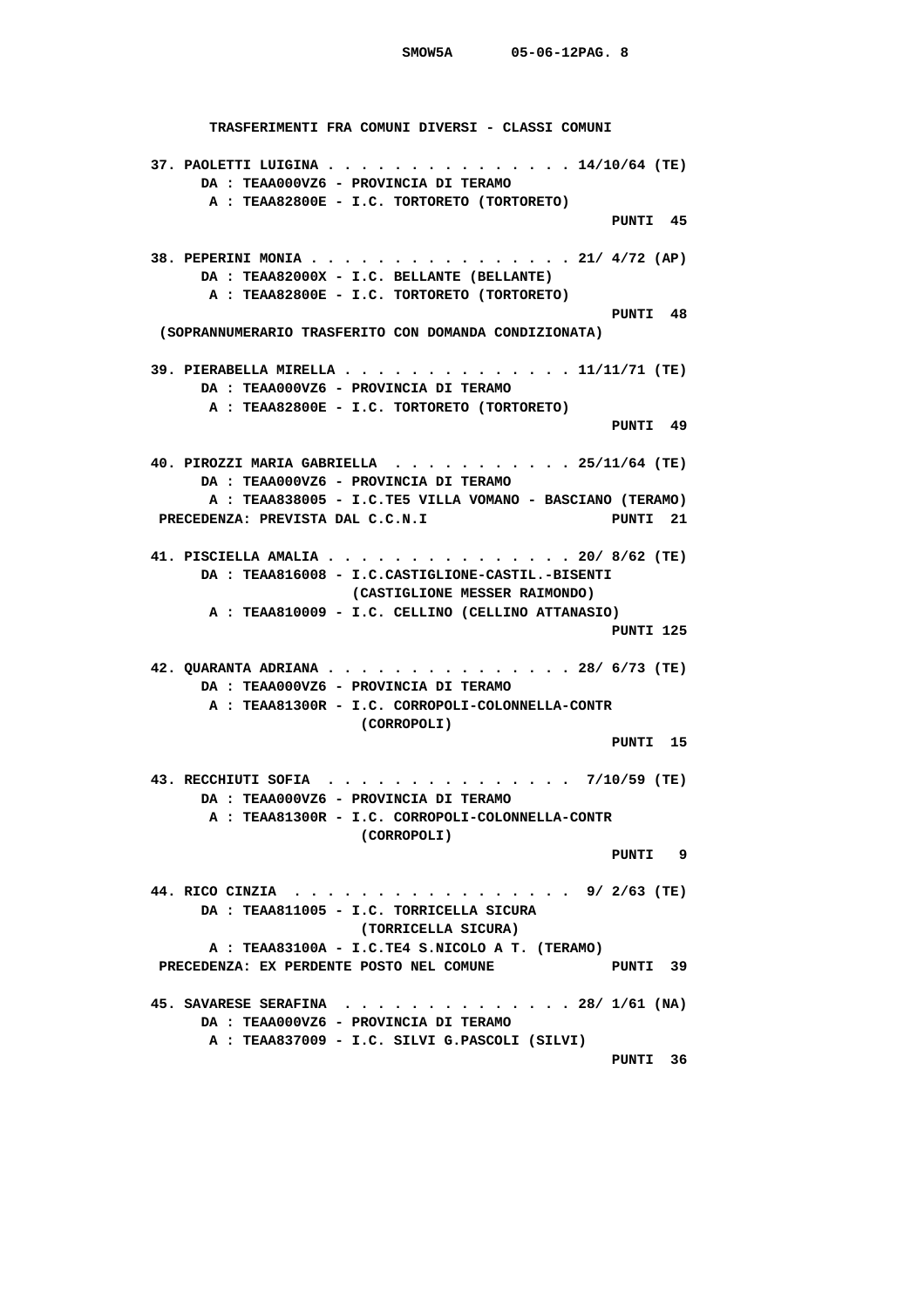**TRASFERIMENTI FRA COMUNI DIVERSI - CLASSI COMUNI**

 **46. SAVINI ILARIA . . . . . . . . . . . . . . . . 17/11/79 (TE) DA : TEAA000VZ6 - PROVINCIA DI TERAMO A : TEAA840005 - I.C. MARTINSICURO PERTINI (MARTINSICURO) PUNTI 16 47. SCOPOLINO SABRINA . . . . . . . . . . . . . . 5/12/64 (TE) DA : TEAA811005 - I.C. TORRICELLA SICURA (TORRICELLA SICURA) A : TEAA838005 - I.C.TE5 VILLA VOMANO - BASCIANO (TERAMO) PUNTI 96 48. TATANANNI SABRINA . . . . . . . . . . . . . . 15/10/65 (AQ) DA : TEAA000VZ6 - PROVINCIA DI TERAMO A : TEAA82600V - I.C. NERETO-S.OMERO (NERETO) PUNTI 42 49. VARANI ELISABETTA . . . . . . . . . . . . . . 3/ 2/64 (TE) DA : TEAA000VZ6 - PROVINCIA DI TERAMO A : TEAA837009 - I.C. SILVI G.PASCOLI (SILVI) PUNTI 33**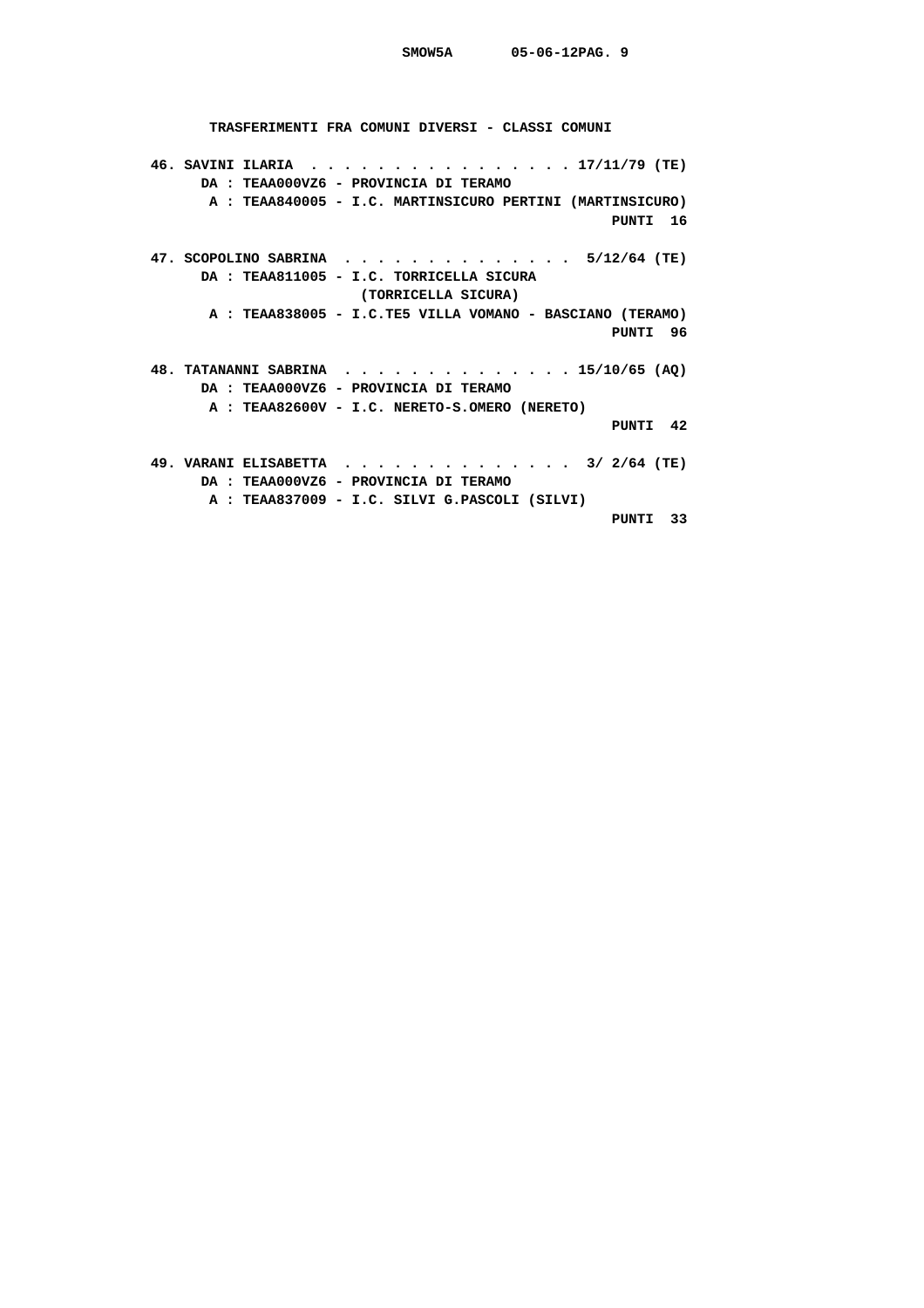**TRASFERIMENTI FRA COMUNI DIVERSI - POSTO DI SOSTEGNO**

## **MINORATI DELLA VISTA**

 **1. BOLLINI MONICA . . . . . . . . . . . . . . . . 25/ 6/82 (TE) DA : TEAA000VZ6 - PROVINCIA DI TERAMO A : TEAA82000X - I.C. BELLANTE (BELLANTE) DA POSTO DI SOSTEGNO MINORATI FISIOPSICHICI**

 **PUNTI 32**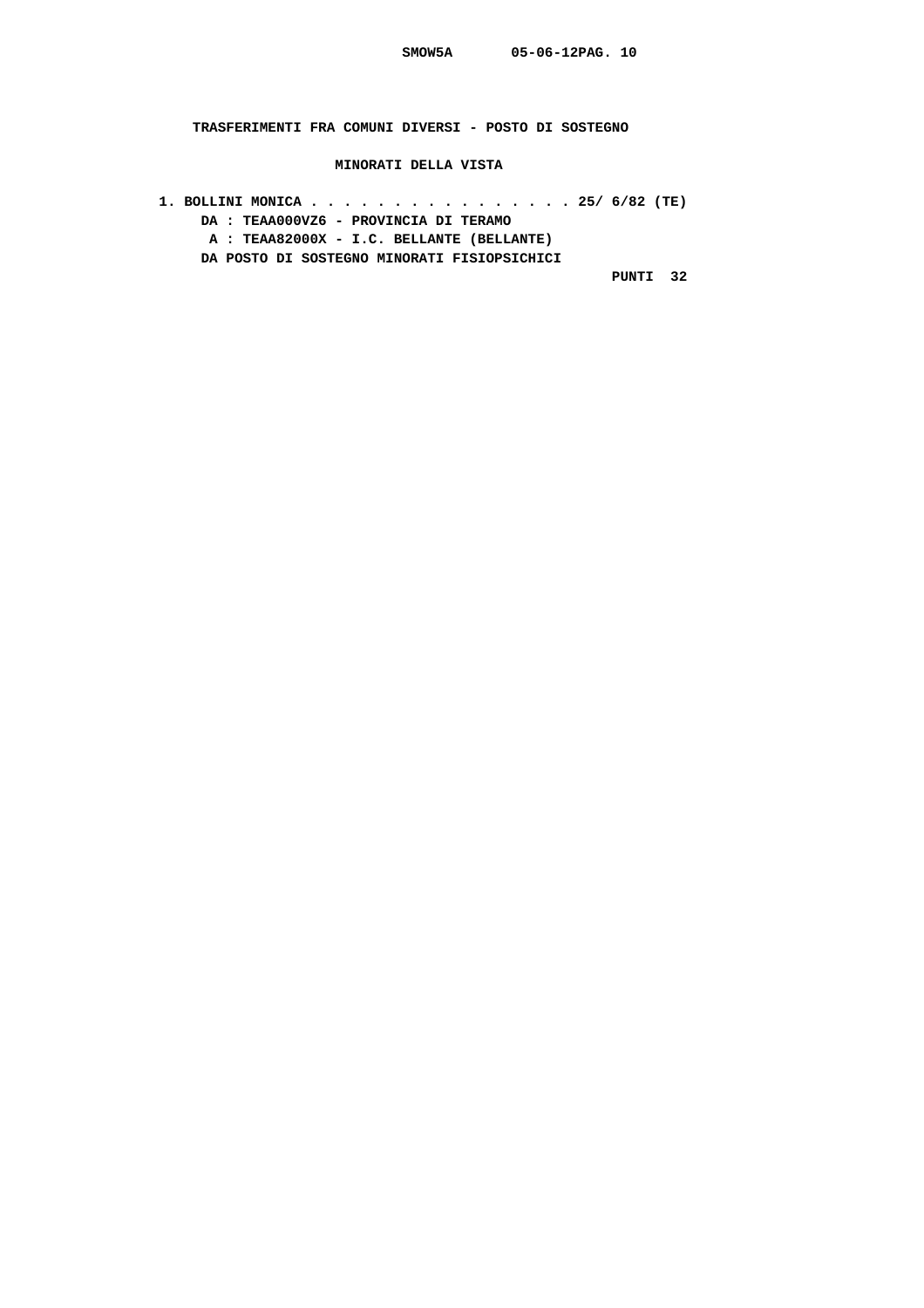**TRASFERIMENTI FRA COMUNI DIVERSI - POSTO DI SOSTEGNO**

# **MINORATI DELL'UDITO**

 **1. CIAFFI SPLENDORA . . . . . . . . . . . . . . . 17/ 6/82 (TE) DA : TEAA000VZ6 - PROVINCIA DI TERAMO A : TEAA81300R - I.C. CORROPOLI-COLONNELLA-CONTR (CORROPOLI)**

 **PUNTI 32**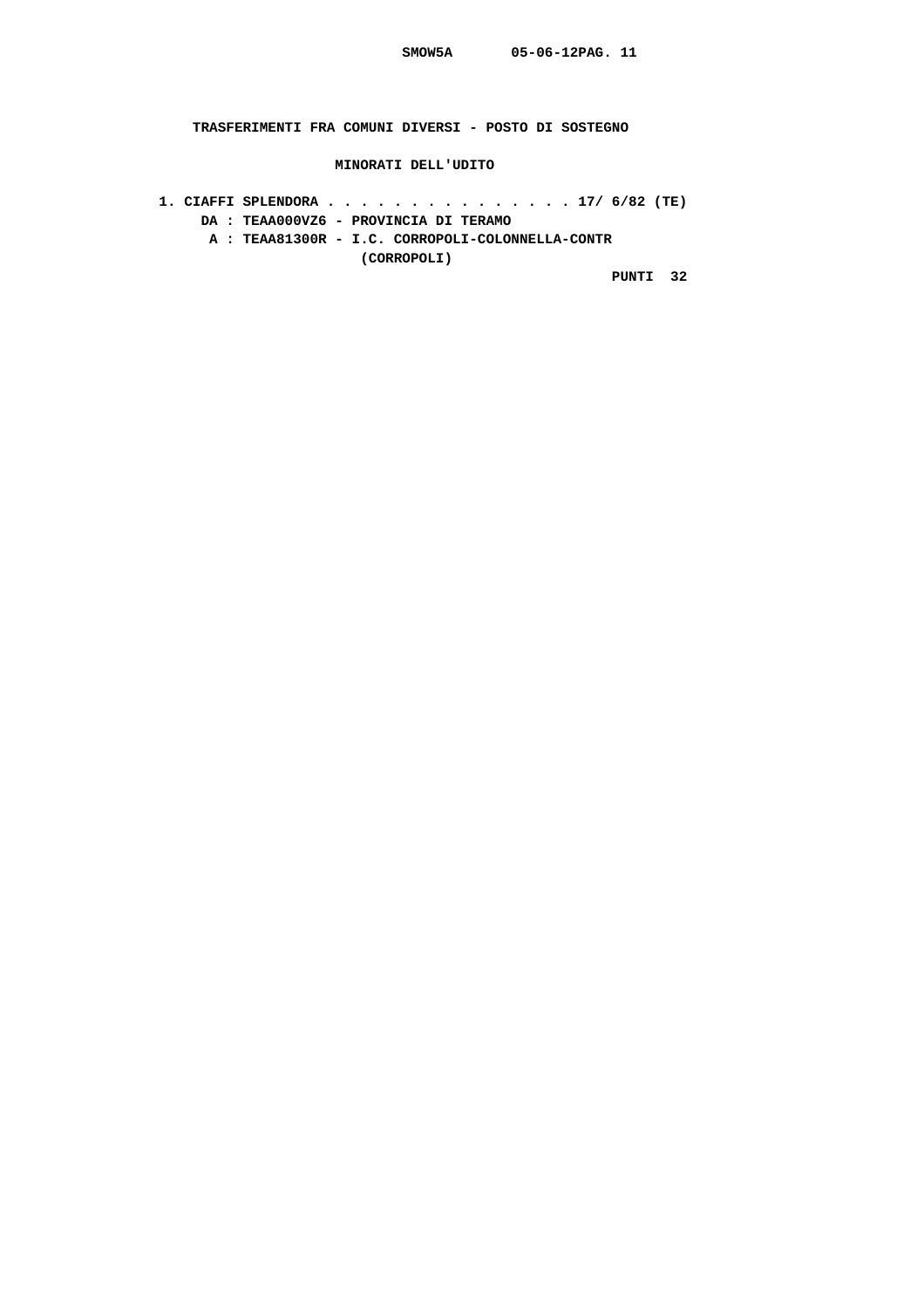**TRASFERIMENTI FRA COMUNI DIVERSI - POSTO DI SOSTEGNO MINORATI FISIOPSICHICI 1. BEVERE ALESSIA . . . . . . . . . . . . . . . . 30/ 7/76 (TE) DA : TEAA000VZ6 - PROVINCIA DI TERAMO A : TEAA838005 - I.C.TE5 VILLA VOMANO - BASCIANO (TERAMO) DA POSTO DI SOSTEGNO MINORATI DELL'UDITO PUNTI 34 2. CALANDRI DONATELLA . . . . . . . . . . . . . . 24/ 3/75 (TE) DA : TEAA000VZ6 - PROVINCIA DI TERAMO A : TEAA832006 - I.C.TE3DALESSANDRO-RISORGIMENTO (TERAMO) PUNTI 78 3. CARULLI AURELIA . . . . . . . . . . . . . . . 16/ 1/83 (TE) DA : TEAA000VZ6 - PROVINCIA DI TERAMO A : TEAA838005 - I.C.TE5 VILLA VOMANO - BASCIANO (TERAMO) PUNTI 30 4. CIAFRE' GRAZIELLA . . . . . . . . . . . . . . 25/ 1/68 (TE) DA : TEAA82100Q - I.C. CIVITELLA DEL TRONTO (CIVITELLA DEL TRONTO) A : TEAA82600V - I.C. NERETO-S.OMERO (NERETO) PUNTI 87 (SOPRANNUMERARIO TRASFERITO CON DOMANDA CONDIZIONATA) 5. CIAVATTELLA ROBERTA . . . . . . . . . . . . . 29/ 9/78 (TE) DA : TEAA000VZ6 - PROVINCIA DI TERAMO A : TEAA837009 - I.C. SILVI G.PASCOLI (SILVI) PUNTI 38 6. DE FLAVIIS ANNA . . . . . . . . . . . . . . . 29/ 1/70 (TE) DA : TEAA000VZ6 - PROVINCIA DI TERAMO A : TEAA82800E - I.C. TORTORETO (TORTORETO) PUNTI 60 7. DESSI' FRANCESCA . . . . . . . . . . . . . . . 17/ 7/82 (TE) DA : TEAA000VZ6 - PROVINCIA DI TERAMO A : TEAA837009 - I.C. SILVI G.PASCOLI (SILVI) PUNTI 32 8. DI BLASIO SARA . . . . . . . . . . . . . . . . 13/ 9/79 (TO) DA : TEAA82600V - I.C. NERETO-S.OMERO (NERETO) A : TEAA84200R - I.C. ROSETO 1 (ROSETO DEGLI ABRUZZI) PUNTI 83 9. DI CRISTOFARO ROSSELLA . . . . . . . . . . . . 7/ 7/82 (CB) DA : TEAA000VZ6 - PROVINCIA DI TERAMO A : TEAA82600V - I.C. NERETO-S.OMERO (NERETO) PUNTI 12**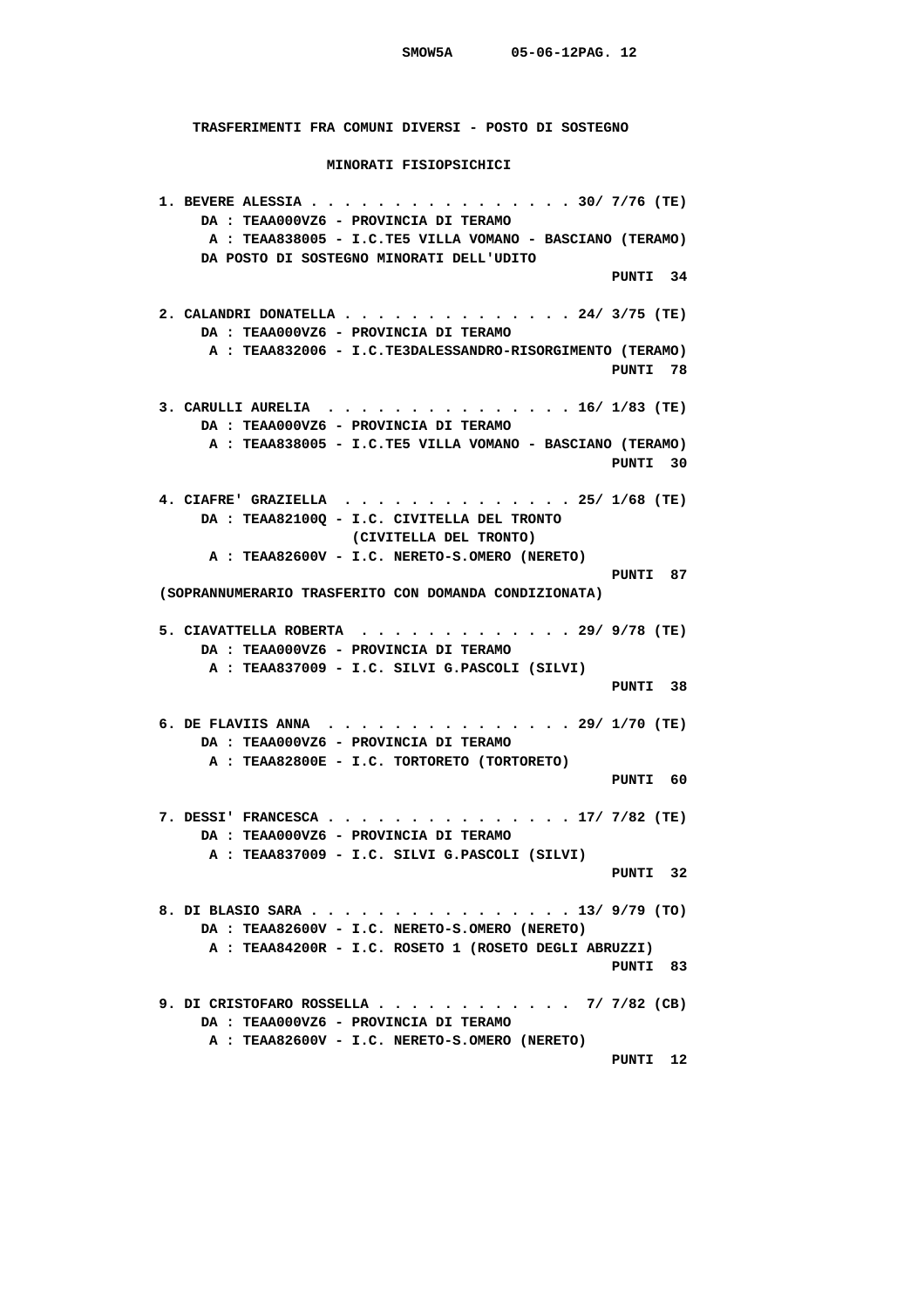**TRASFERIMENTI FRA COMUNI DIVERSI - POSTO DI SOSTEGNO**

### **MINORATI FISIOPSICHICI**

 **10. GALLUCCI ANGELA . . . . . . . . . . . . . . . 30/10/68 (CH) DA : TEAA83500N - I.C. NOTARESCO (NOTARESCO) A : TEAA824007 - I.C. CASTELLALTO (CASTELLALTO) PUNTI 51 (SOPRANNUMERARIO TRASFERITO CON DOMANDA CONDIZIONATA) 11. MAGGIORE TIZIANA . . . . . . . . . . . . . . . 5/ 7/66 (TE) DA : TEAA83600D - I.C. PINETO GIOVANNI XXIII (PINETO) A : TEAA84200R - I.C. ROSETO 1 (ROSETO DEGLI ABRUZZI) PUNTI 113 (SOPRANNUMERARIO TRASFERITO CON DOMANDA CONDIZIONATA) 12. MARSILI ANNA . . . . . . . . . . . . . . . . . 22/ 5/50 (TE) DA : TEAA82800E - I.C. TORTORETO (TORTORETO) A : TEAA840005 - I.C. MARTINSICURO PERTINI (MARTINSICURO)** PRECEDENZA: EX PERDENTE POSTO NELLA SCUOLA PUNTI 99  **13. PICCIRILLI ELDA CARMEN . . . . . . . . . . . . 20/ 6/83 (CB) DA : TEAA000VZ6 - PROVINCIA DI TERAMO A : TEAA837009 - I.C. SILVI G.PASCOLI (SILVI) PUNTI 36**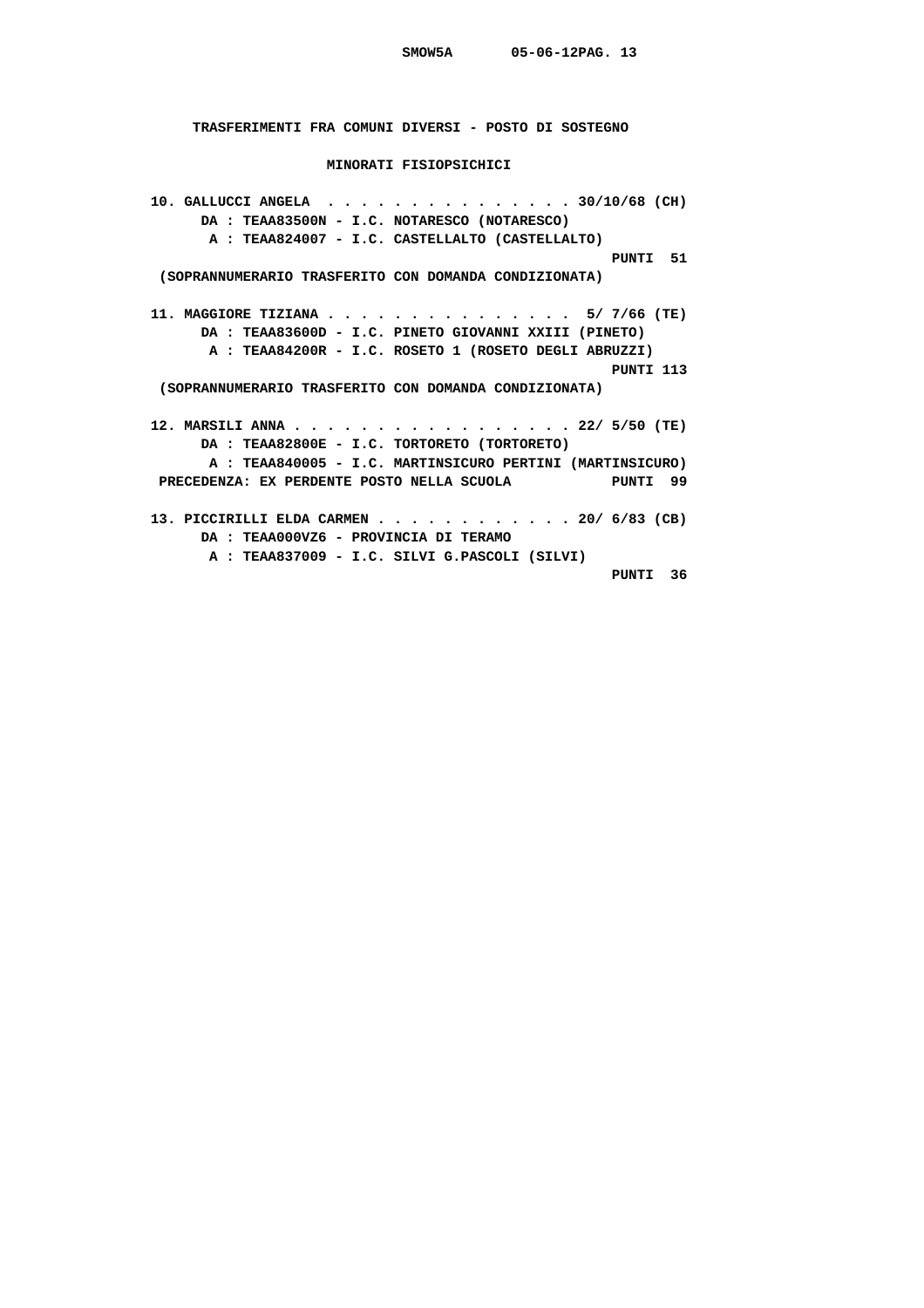**TRASFERIMENTI INTERPROVINCIALI - CLASSI COMUNI 1. ANGELOZZI RAFFAELLA . . . . . . . . . . . . . 22/11/73 (TE) DA : MNAA000VQ6 - PROVINCIA DI MANTOVA A : TEAA82600V - I.C. NERETO-S.OMERO (NERETO) PUNTI 18 2. DE FLAVIIS FEDERICA . . . . . . . . . . . . . 16/12/71 (TE) DA : MNAA000VQ6 - PROVINCIA DI MANTOVA A : TEAA816008 - I.C.CASTIGLIONE-CASTIL.-BISENTI (CASTIGLIONE MESSER RAIMONDO)** PRECEDENZA: PREVISTA DAL C.C.N.I PUNTI 28  **3. IANNETTI MARIA . . . . . . . . . . . . . . . . 31/10/73 (TE) DA : RIAA81100G - IC DI AMATRICE (AMATRICE) A : TEAA82900A - I.C. MONTORIO CROGNALETO (MONTORIO AL VOMANO) PUNTI 36 4. LATTANZI ANNAPAOLA . . . . . . . . . . . . . . 10/ 7/74 (TE) DA : BOAA852007 - I.C. N.9 VIA LONGO (BOLOGNA) A : TEAA83000E - I.C. S.EGIDIO ANCARANO (SANT'EGIDIO ALLA VIBRATA) PUNTI 56 5. MARCONI GRAZIA . . . . . . . . . . . . . . . . 26/10/67 (EE) DA : ANAA818006 - ANCONA - POSATORA PIANO ARCHI (ANCONA) A : TEAA81300R - I.C. CORROPOLI-COLONNELLA-CONTR (CORROPOLI) PUNTI 30 6. SAVINI VILMA . . . . . . . . . . . . . . . . . 25/ 1/70 (TE) DA : CHAA811002 - I.C. G.GALILEI S.GIOV.TEATINO (SAN GIOVANNI TEATINO) A : TEAA82600V - I.C. NERETO-S.OMERO (NERETO) PUNTI 54**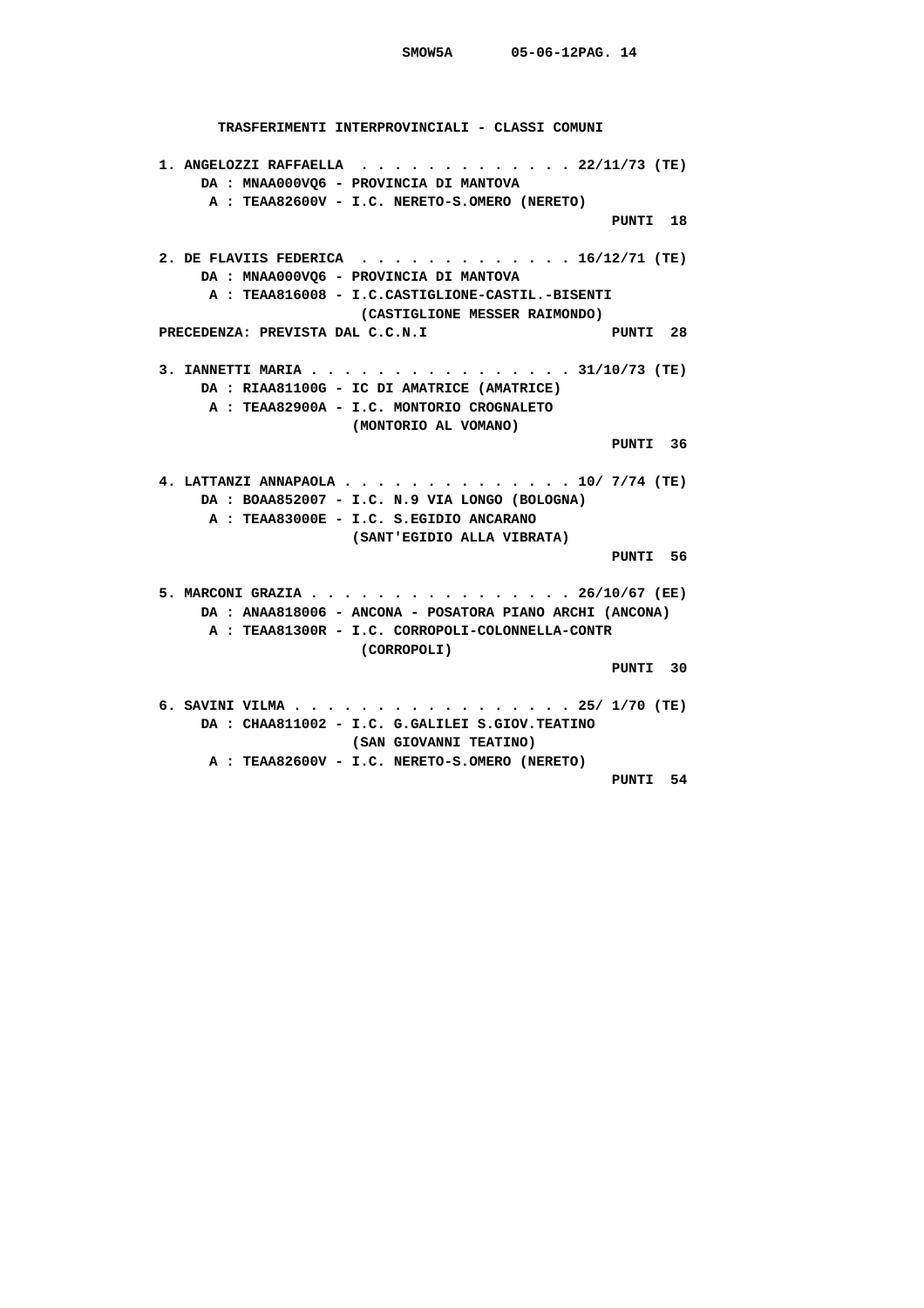**PASSAGGI DI RUOLO - CLASSI COMUNI 1. MAGGI ROSARIA . . . . . . . . . . . . . . . . 6/ 9/75 (TE) DA : PESS000XI6 - DOTAZIONE ORGANICA PROVINCIALE (PE) A : TEAA82600V - I.C. NERETO-S.OMERO (NERETO) PRECEDENZA: PROVENIENTI DA CLC IN ESUBERO PUNTI 72 2. MALATESTA CINZIA . . . . . . . . . . . . . . . 22/ 2/70 (AP) DA : RNEE01002L - M.TERESA DI C. -2 CIRCOLO RN (RIMINI) A : TEAA81300R - I.C. CORROPOLI-COLONNELLA-CONTR (CORROPOLI) PROVENIENZA: SCUOLA PRIMARIA** PUNTI 54  **3. MICHELE SARA . . . . . . . . . . . . . . . . . 6/ 5/79 (AQ) DA : VREE89701Q - ETTORE RIELLO PORTO (LEGNAGO) A : TEAA81300R - I.C. CORROPOLI-COLONNELLA-CONTR (CORROPOLI)** PROVENIENZA: SCUOLA PRIMARIA **PUNTI 51**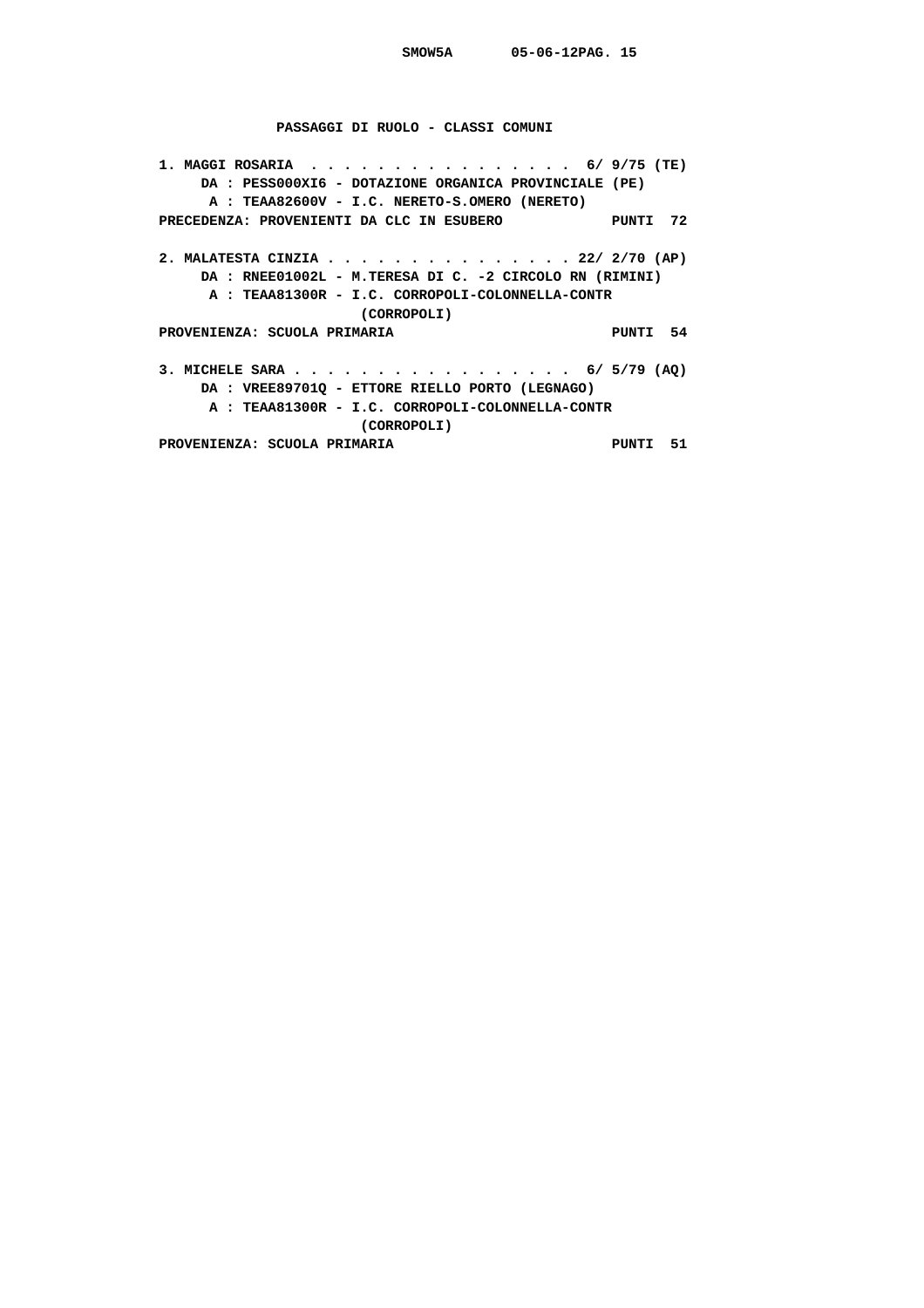**PROVINCIA DI TERAMO**

 **\*\*\*\*\* INDICE**

| TRASFERIMENTI NELL' AMBITO DEL COMUNE                            | 1.           |
|------------------------------------------------------------------|--------------|
| TRASFERIMENTI NELL' AMBITO DEL COMUNE<br>(POSTI DI SOSTEGNO)PAG. | $\mathbf{2}$ |
| TRASFERIMENTI FRA COMUNI DIVERSI                                 | 4            |
| TRASFERIMENTI FRA COMUNI DIVERSI                                 | 10           |
| TRASFERIMENTI INTERPROVINCIALI                                   | 14           |
| PASSAGGI DI RUOLO                                                | 15           |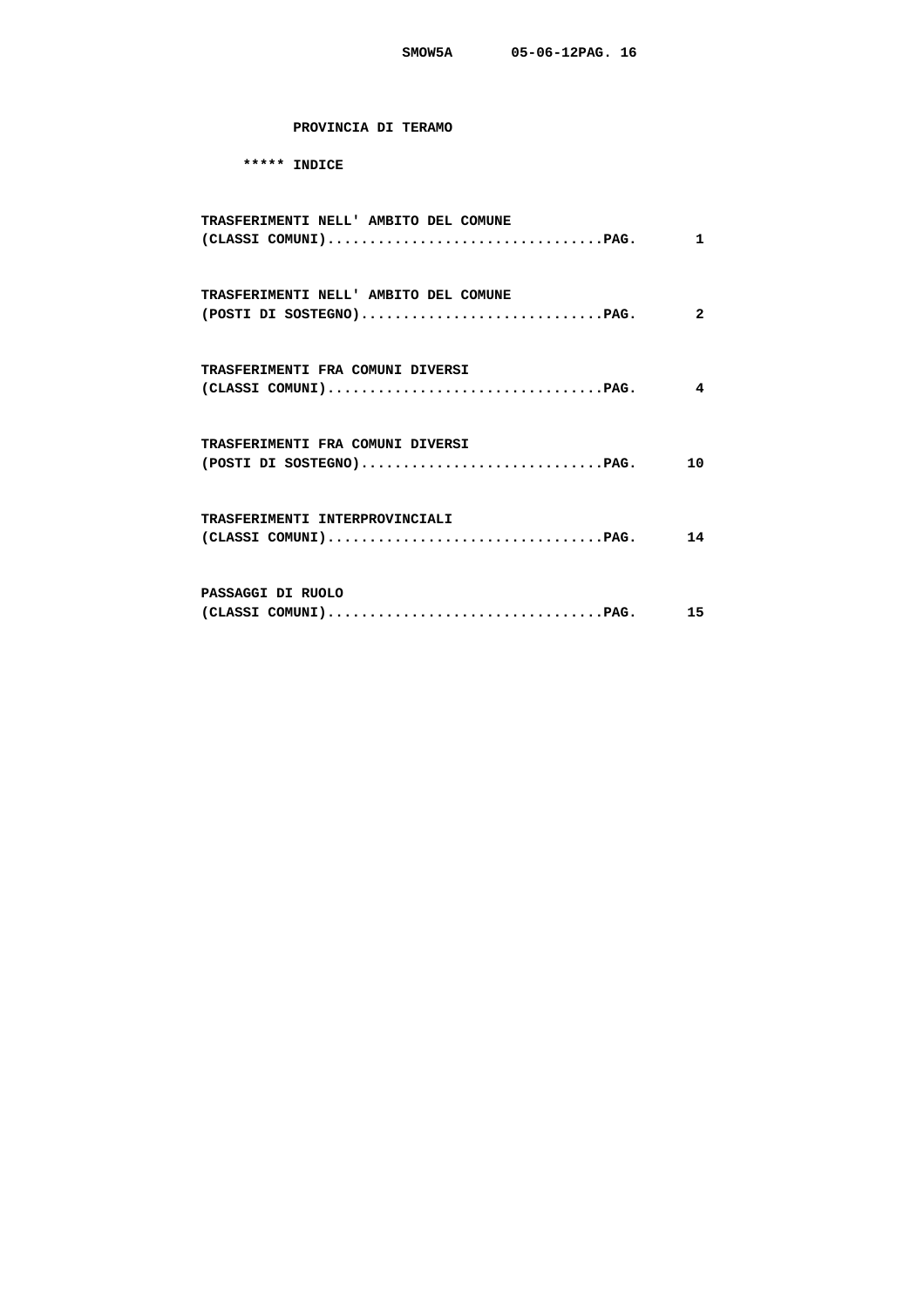**SMOW5A 05-06-12PAG. 17**